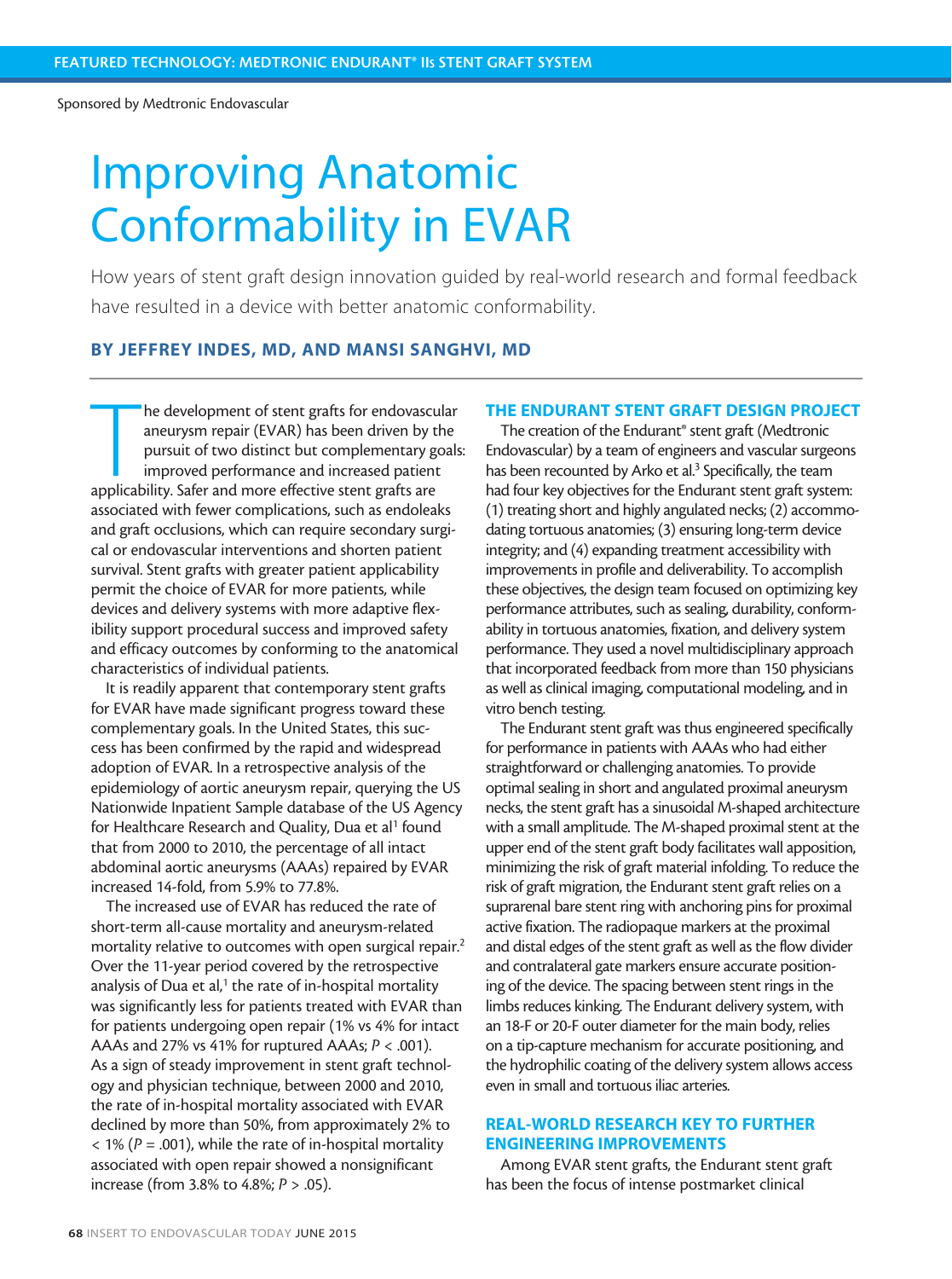Sponsored by Medtronic Endovascular



Figure 1. The design of the Endurant IIs stent graft system simplifies the number of bifurcated main body options compared to the predecessor Endurant II stent graft but allows for a 4.5-fold increase in the number of possible component combinations.

research scrutiny, which in turn has provided feedback for device improvements that further the objectives of the Endurant design project. Notably, the device performance has been studied in a postmarket registry of unprecedented scale for aneurysm repair, the Endurant Stent Graft Natural Selection Global Postmarket Registry (ENGAGE). With an enrollment of 1,263 patients with AAAs, ENGAGE is a prospective, observational study conducted at 79 centers in 30 countries across six different continents. Inclusion criteria for the ENGAGE registry were minimal, allowing investigator discretion for the determination of eligibility for stent grafting, and follow-up protocols were as close as possible to the standard regimens at the individual sites.<sup>4</sup> Thus, in addition to the enrollment of real-world patients, the treatment applied in ENGAGE represented real-world practice.

In ENGAGE, overall technical success was 99%, and the 30-day reintervention rate was 1.5%.<sup>5</sup> At 1-year followup for the first 500 ENGAGE patients, the Kaplan-Meier survival estimates for all-cause mortality and aneurysmrelated mortality were  $91.6\% \pm 1.4\%$  and  $98.8\% \pm 0.5\%$ , respectively. As Stokmans et al<sup>5</sup> observed in their trial report, the rates of all-cause mortality and aneurysmrelated mortality seen in ENGAGE were comparable



Figure 2. CT imaging demonstrating rapid growth of an infrarenal AAA in a 56-year-old woman. She had bilateral accessory renal arteries originating well below her main renal arteries, at a distance of just 112 mm from her hypogastric (internal iliac) artery, and her common iliac arteries were relatively narrow.

to those seen in the EVAR-1 (Endovascular Repair versus Open Repair)<sup>6</sup> and DREAM (Dutch Randomised Endovascular Management)<sup>7</sup> randomized controlled trials of EVAR versus open repair for intact AAAs. But while American Society of Anesthesiologists class IV patients, defined as having incapacitating disease that is a constant threat to life, were excluded entirely by protocol from the EVAR-1 and DREAM trials, they made up 10.6% of the ENGAGE cohort.<sup>5</sup> At 2 years in ENGAGE, for 1,143 patients, the Kaplan-Meier rate of freedom from stent graft limb occlusion was 97.9%.<sup>8</sup>

In addition, subgroup analyses of the ENGAGE registry have found no differences in 30-day outcomes for patients with symptomatic AAAs versus patients with asymptomatic AAAs<sup>9</sup> or for female patients versus male patients, despite the fact that female gender is an established independent risk factor for worse outcomes after AAA repair.<sup>10</sup> When ENGAGE patients were categorized by whether or not they had challenging neck anatomy, there were no differences between treatment groups at 30 days or 1 year in terms of mortality or secondary procedures.<sup>11</sup> The ENGAGE registry data have also demonstrated that octogenarians can be safely treated with the Endurant stent graft, with high technical success and low 30-day mortality,<sup>12</sup> and that 1-year outcomes for the Endurant aorto-uni-iliac (AUI) device configuration are similar to those for the bifurcated device configuration.<sup>13</sup>

### ANATOMIC CONFORMABILITY

The original Endurant stent graft system received approval by the US Food and Drug Administration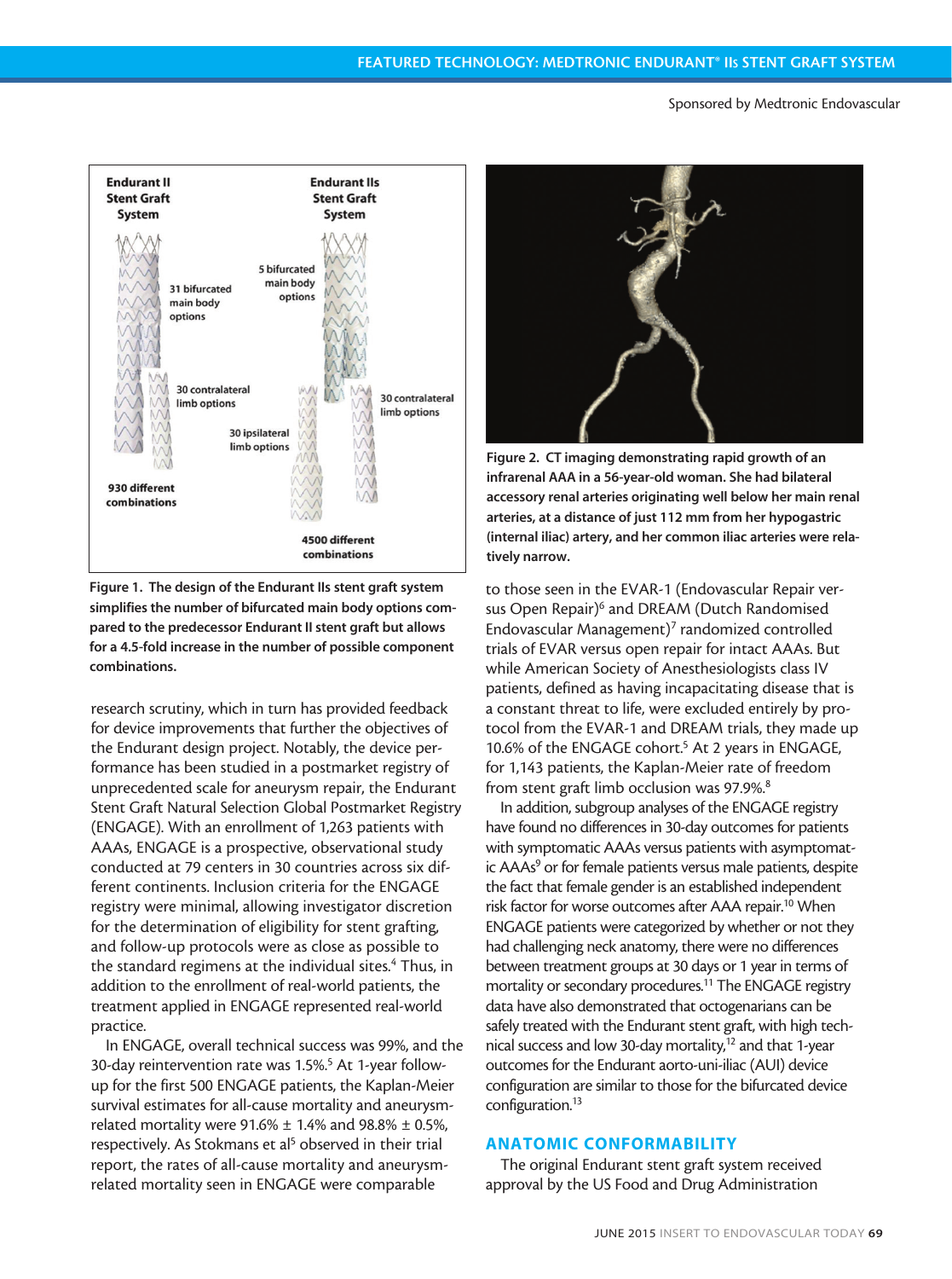#### Sponsored by Medtronic Endovascular



Figure 3. The standard shorter ipsilateral limb length (103 mm) of the bifurcated main body of the Endurant IIs stent graft system allowed deployment below the accessory renal arteries and preservation of the ipsilateral hypogastric artery. The ipsilateral and contralateral limb options available with the Endurant IIs stent graft system enabled customization of the distal limb components to achieve a taper down to the 13-mm diameter in the common iliacs.

(FDA) in December 2010. But since the introduction of the device, the Endurant design project has steadily progressed, with upgrades and new features almost every year—with the Endurant II stent graft receiving FDA approval in June 2012, the Endurant II AUI stent graft configuration receiving FDA approval in May 2013, and (most recently) the Endurant IIs stent graft receiving FDA approval in November 2014.

The latest version of the Endurant stent graft, the Endurant IIs, has exactly the same features as its predecessor Endurant stent graft, the Endurant II, which reduced the profile of the original Endurant stent graft and improved radiopacity. But with a now standardized length of the main bifurcated graft body, the Endurant IIs has a simplified three-piece design—different from the two-piece design of the original Endurant stent graft and the Endurant II stent graft. The shortened ipsilateral leg of the bifurcated main body of the Endurant IIs stent graft is now a standard 20 mm longer than the contralateral limb. Completion of the implantation of the device requires limb placement on both the ipsilateral and contralateral sides, with appropriate combination of the optional limb components, including bilateral flared or tapered components. Both leg diameters are 14 mm. Since the limb



Figure 4. In a 74-year-old man with a rapidly expanding symptomatic AAA, CT imaging showed that the infrarenal aorta was 22 mm in diameter (A), while the bilateral common iliac arteries were ectatic, up to 18 mm in diameter (B).

components can be used on either side, precase planning is simplified significantly.

In moving from the Endurant II to the Endurant IIs stent graft, the number of bifurcated main body configurations has thus been reduced from 31 to five. But at the same time, with the ipsilateral and contralateral limb options, the number of possible different combinations of the Endurant IIs stent graft components is 4,500 (5  $\times$  30  $\times$  30), representing a 4.5-fold increase over the total of 930 combinations that were possible with the Endurant II (Figure 1).

In placement of the limbs, the Endurant IIs stent graft design offers the ability to perform in situ sizing on the ipsilateral side, as the component overlap can be adapted between 3 mm and 5 mm during the procedure, ensuring the maximum landing zone apposition without the need for multiple stent pieces. Moreover, with the Endurant IIs stent graft system (bifurcated main body plus limbs), the distal diameter is reduced by as much as 20% when compared with the Endurant II stent graft system. That reduction allows the device to be placed more readily in smaller, calcified distal aortic segments.